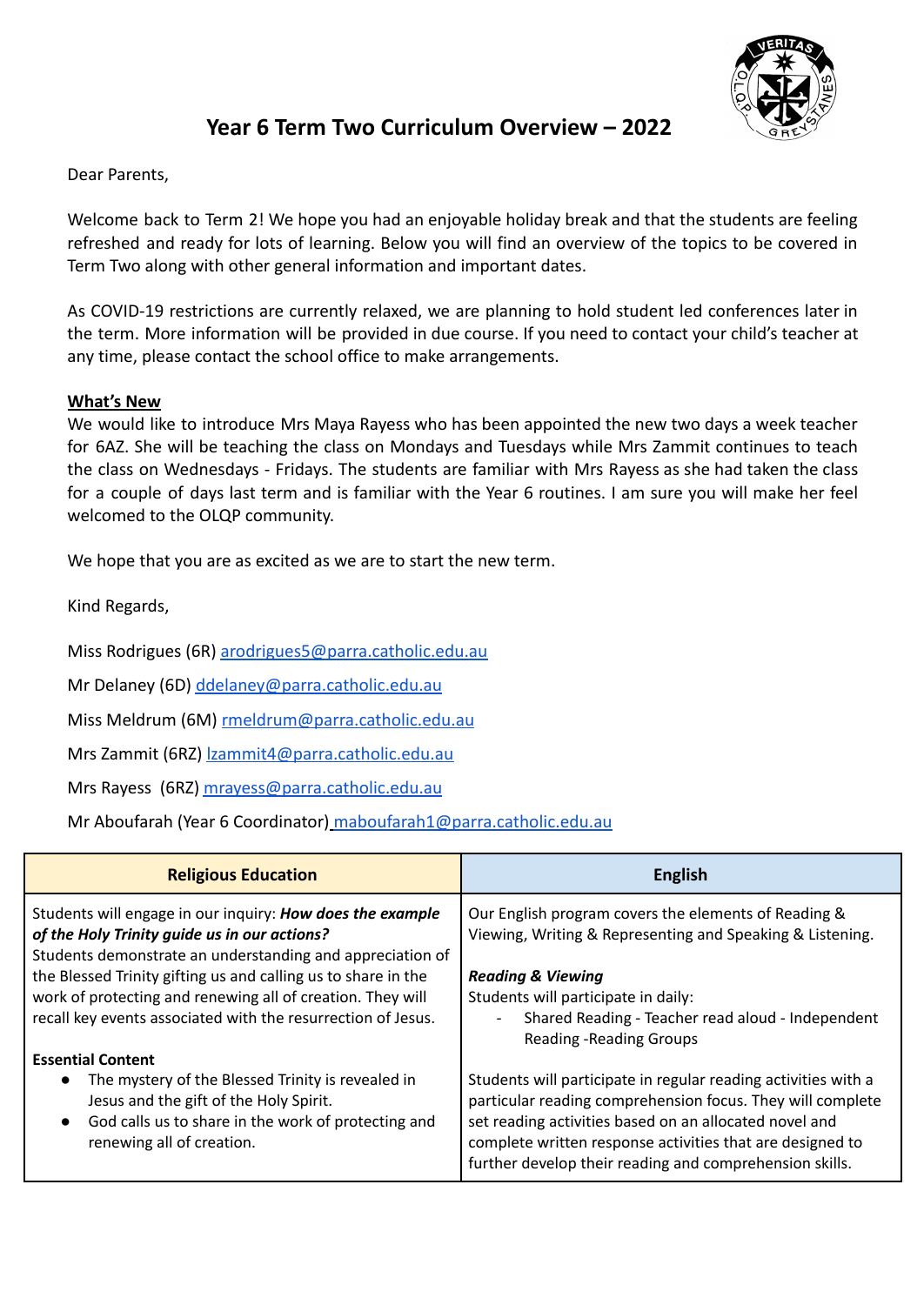| God sends us Jesus Christ, our Saviour, who helps us<br>to know and love God.                                                                                                                                                                                                                                                                                                                                                                                                                                                                                                  | Writing & Representing - The focus this term will be on<br>Imaginative texts: Literary Descriptions and Persuasive Texts:<br>Speech writing.<br>Speaking & Listening - The children will be engaged in many<br>activities to further enhance speaking and listening skills<br>through purposeful talk, including prepared and impromptu<br>speeches                                                                                                                                                                   |
|--------------------------------------------------------------------------------------------------------------------------------------------------------------------------------------------------------------------------------------------------------------------------------------------------------------------------------------------------------------------------------------------------------------------------------------------------------------------------------------------------------------------------------------------------------------------------------|-----------------------------------------------------------------------------------------------------------------------------------------------------------------------------------------------------------------------------------------------------------------------------------------------------------------------------------------------------------------------------------------------------------------------------------------------------------------------------------------------------------------------|
| <b>Mathematics</b>                                                                                                                                                                                                                                                                                                                                                                                                                                                                                                                                                             | Geography                                                                                                                                                                                                                                                                                                                                                                                                                                                                                                             |
| Throughout all work in Mathematics the children will<br>simultaneously be developing their skills of questioning,<br>applying strategies, communicating their ideas, reasoning<br>and reflecting on what they have done. They will use a<br>variety of materials to support the development of deep<br>mathematical understanding.<br>Term Two topics include:<br><b>Number and Algebra:</b><br>Multiplication and Division<br><b>Fractions and Decimals</b><br>Patterns and Algebra<br><b>Measurement and Geometry:</b><br>Time<br><b>Statistics and Probability:</b><br>Data | Inquiry Topic: A Diverse and Connected World<br>Driving Question: How has Australia's identity shifted due to<br>our global connections?<br>Students explore countries of the Asia region and the<br>connections Australia has with other countries across the<br>world. Students learn about the diversity of the world"s<br>people, including indigiouenous People of other countries.<br>Students will explore and reflect upon similarities,<br>differences and the importance of intercultural<br>understanding. |
| <b>PDHPE</b>                                                                                                                                                                                                                                                                                                                                                                                                                                                                                                                                                                   | <b>Creative Arts</b>                                                                                                                                                                                                                                                                                                                                                                                                                                                                                                  |
| <b>Personal Development/Health</b><br>Students will look at how people grow and change, with a<br>focus on puberty, reproductive systems and making choices.<br>This unit will emphasise the Catholic values of being<br>uniquely created. If you have any questions regarding the<br>unit, please contact the Year 6 Coordinator.<br><b>Physical Education</b><br>Games and Sport - Ball Skills (Modified Game - Footy<br>Tennis)                                                                                                                                             | Students will be exploring the elements of Drama in creative<br>performances and developing their skills in Drama through<br>the use of Reader's Theatre.                                                                                                                                                                                                                                                                                                                                                             |
| <b>Reminders:</b>                                                                                                                                                                                                                                                                                                                                                                                                                                                                                                                                                              | <b>Key Dates for Term 2</b>                                                                                                                                                                                                                                                                                                                                                                                                                                                                                           |
| <b>Library Borrowing:</b><br>6RRZ - Friday<br>6DM-Thursday                                                                                                                                                                                                                                                                                                                                                                                                                                                                                                                     | 25th April - ANZAC Day                                                                                                                                                                                                                                                                                                                                                                                                                                                                                                |